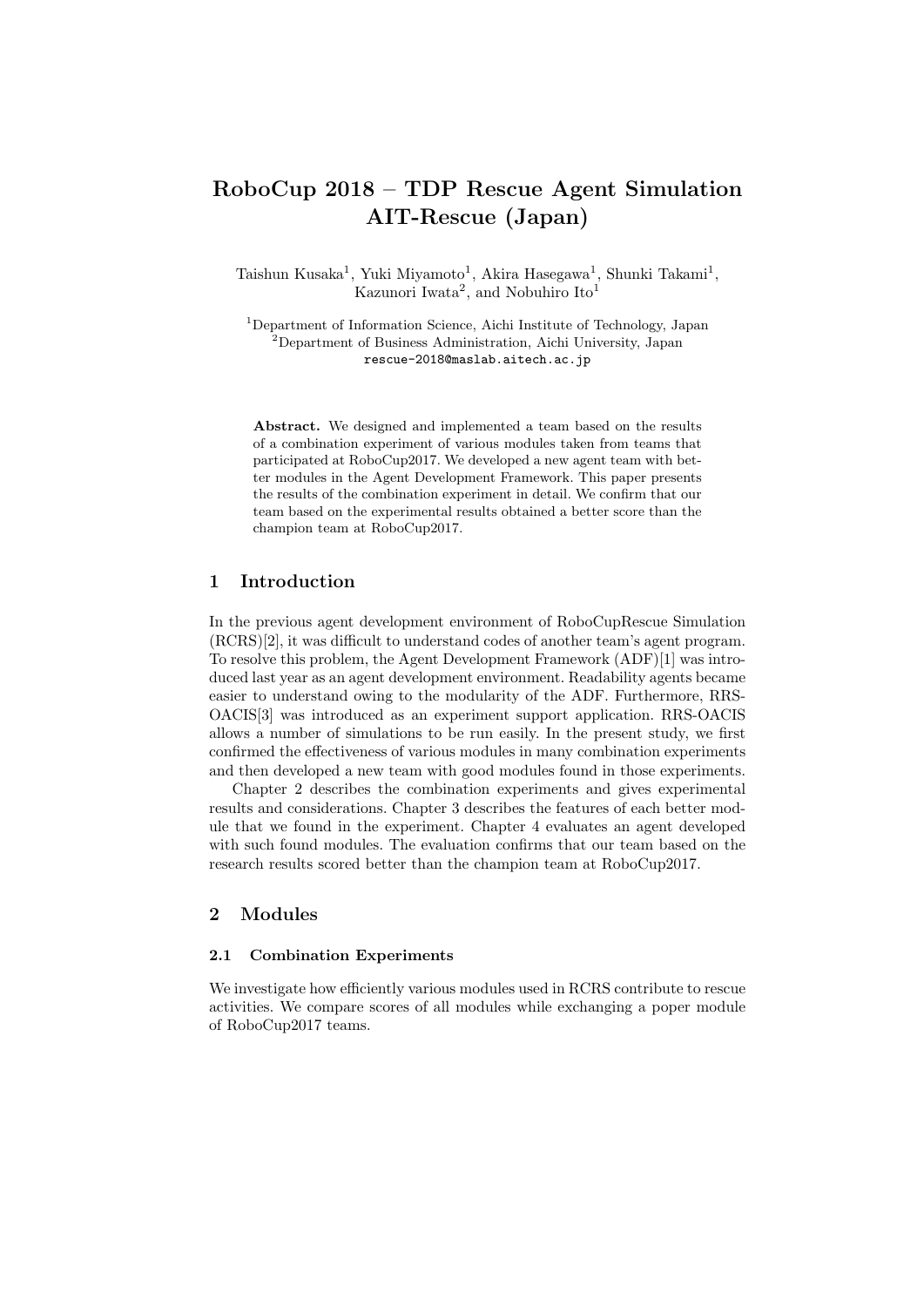We ran all teams of RoboCup2017 in our experimental environment as a preliminary experiment. Target teams are the top five performing teams in the experiment: MRL, Aura, RoboAKUT, LarvicSaurus, and CSU Yunlu. Because of the huge number of possible combinations, experiments are conducted for combination patterns of

- 1. BuildingDetector, RoadDetector, HumanDetector;
- 2. Search module for each agent;
- 3. ActionFireFighting, ActionExtClear, ActionTransport, ActionExtMove, and the corresponded PathPlanning modules.

Each module is evaluated for each team and each combination pattern to find the best combination of a team and modules. Only a VC3 map is used in RoboCup2017 because of the enormous number of combinations.

#### **2.2 Results and Discussion of the Experiments**

Tables 1, 2, and 3 give the results of the three teams having the highest experimental scores for the combination patterns described in 2.1. The top ranks in

Table 1: Top three combinations of pattern 1 and their scores

|      | Rank BaseAgent BuildingDetector RoadDetector HumanDetector Score |          |       |        |
|------|------------------------------------------------------------------|----------|-------|--------|
| Aura | Aura                                                             | RoboAKUT | Aura. | 166.70 |
| Aura | Aura                                                             | Aura     | Aura  | 166.59 |
| Aura | CSU Yunlu                                                        | Aura     | Aura. | 166.43 |

Table 2: Top three combinations of pattern 2 and their scores

|       |           |          | Rank BaseAgent Search(FireBrigade) Search(PoliceForce) Search(AmbulanceTeam) Score |        |
|-------|-----------|----------|------------------------------------------------------------------------------------|--------|
| Aura. | sample    | RoboAKUT | sample                                                                             | 179.31 |
| Aura. | sample    | RoboAKUT | sample                                                                             | 178.30 |
| Aura. | CSU Yunlu | MRL      | sample                                                                             | 177.20 |

Table 3: Top three combinations of pattern 3 and their scores

|       | Rank BaseAgent ActionFireFighting ActionExtClear ActionTransport ActionExtMove Score |          |              |       |        |
|-------|--------------------------------------------------------------------------------------|----------|--------------|-------|--------|
| Aura. | RoboAKUT                                                                             | RoboAKUT | Aura.        | Aura. | 175.69 |
| Aura. | LarvicSaurus                                                                         | Aura.    | Aura.        | Aura. | 170.50 |
| Aura. | CSU_Yunlu                                                                            | RoboAKUT | LarvicSaurus | Aura. | 164.61 |

the tables show that a combination of modules of various teams is effective. In other words, a well performing hybrid team can be developed with such modules to conduct effective rescue activities.

We therefore describe a hybrid agent with modules of Table 4 in later chapters.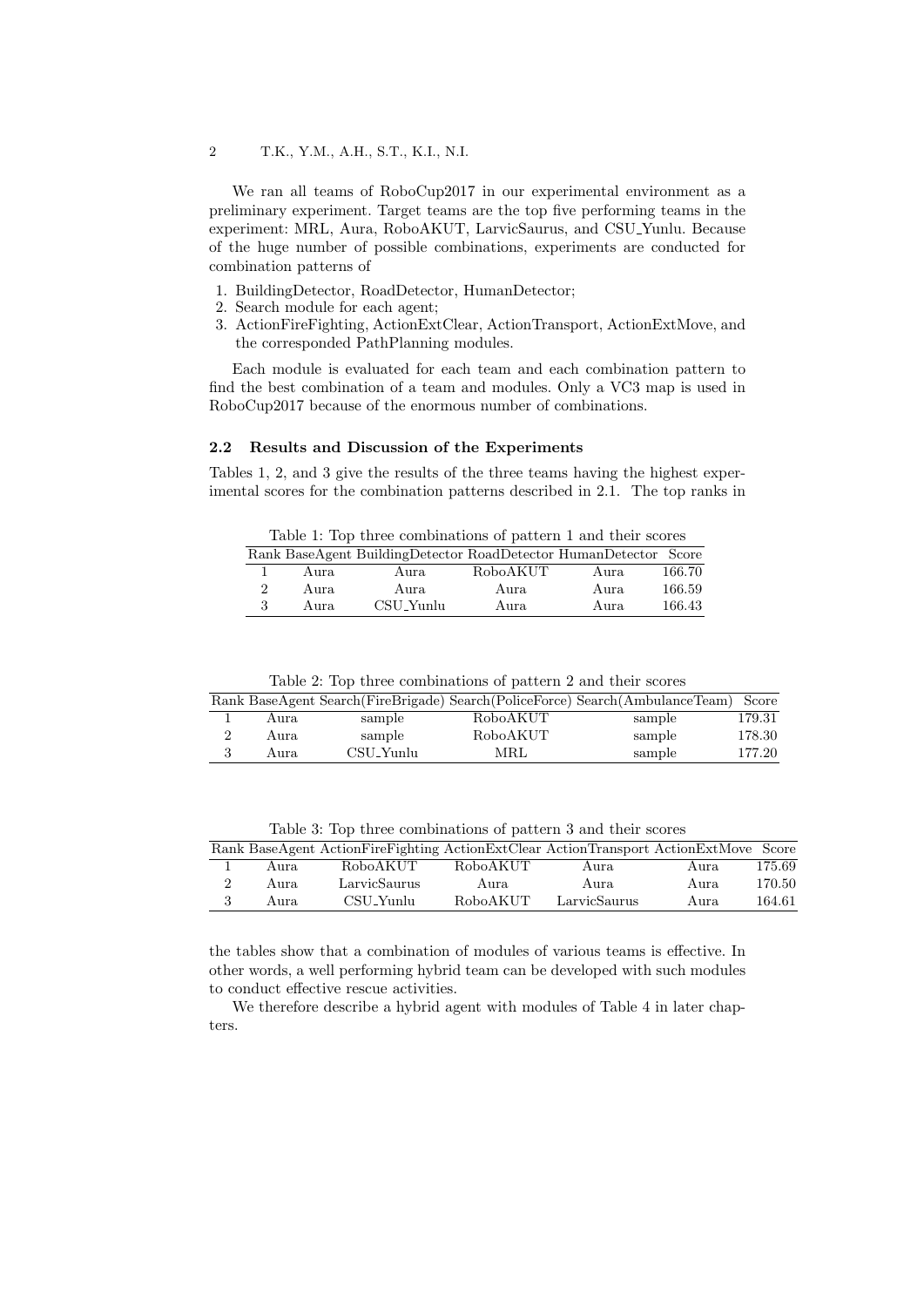| rabic +. The adopted modules |          |                     |  |  |  |
|------------------------------|----------|---------------------|--|--|--|
| Module Type                  | Team     | PathPlanning's Team |  |  |  |
| BuildingDetector             | Aura     |                     |  |  |  |
| <b>RoadDetector</b>          | RoboAKUT |                     |  |  |  |
| <b>HumanDetector</b>         | Aura     |                     |  |  |  |
| Search(FireBrigade)          | sample   |                     |  |  |  |
| Search (PoliceForce)         | RoboAKUT |                     |  |  |  |
| Search(AmbulanceTeam)        | sample   |                     |  |  |  |
| ActionFireFighting           | RoboAKUT | RoboAKUT            |  |  |  |
| ActionExtClear               | RoboAKUT | RoboAKUT            |  |  |  |
| ActionTransport              | Aura     | Aura                |  |  |  |
| ActionExtMove                | Aura     | Aura                |  |  |  |

Table 4: All adopted modules

# **3 Strategies**

We designed and implemented our agent with modules found in the combination experiments according to the ADF. Our agent has features described according to source codes and the TDP[6][4] of corresponding teams in the following sections.

#### **3.1 Fire Brigade**

A Fire Brigade agent has four modules as shown in Table 4. Two Aura modules, BuildingDetector and ActionExtMove, are applied to the agent. The agent uses the Search module in the Sample agent and the module ActionFireFighting from RoboAKUT.

**BuildingDetecter** The module generates a group by updating information of the building received from the simulation kernel, and selects an extinguishing target from the group. All buildings and Fire Brigades are assigned to four groups for the task.

The burning buildings group is generated from

- **–** buildings recognized by the agent recently,
- **–** buildings that ignited recently, and
- **–** buildings that changed temperature recently.

An example of a burning buildings group is shown in Fig. 1. We use an agent and burning building group for ease of explanation. All buildings are represented as having a square shape. The colors of buildings show the levels of fieriness.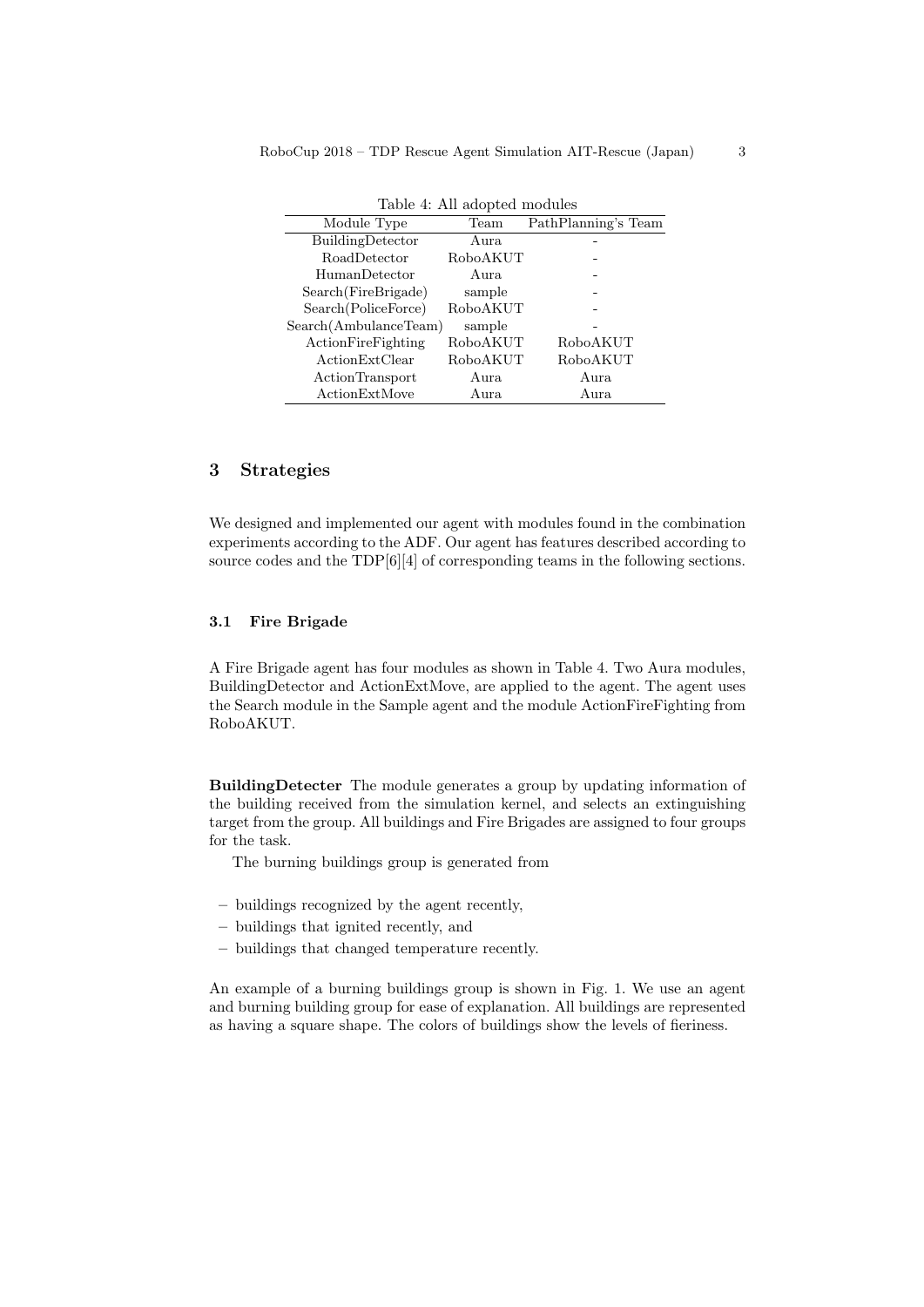

Fig. 1: Example of a fire group of BuildingDetector

An extinguishing target is the highest-priority building in the prioritized burning building group. Each building of the burning building group has a priority depending on the following degree and conditions.

- 1. Closeness of the boundary of the convex hull of the building, which is regarded as a corresponding vertex, and the burning building
- 2. Low degree of the building fieriness
- 3. Closeness of the building and its nearest gas station.
- 4. The number of burning buildings in the cell to which the building belongs, on a gridded map
- 5. Whether the group of the Fire Brigade and that of the building are the same.

**Search** When the agent cannot decide an extinguishing target, it needs to search for newer information. In such a case, the agent searches for information in the following two groups. Each agent is assigned a cluster by the clustering module.

- 1. All buildings of the agent's own cluster except for all refuges
- 2. All buildings except for all refuges

The search is first performed in group 1, and a searching target that is closest to the agent is selected by the path planning module. The search is performed in group 2 if the target is not selected in group 1.

**ActionFireFighting** The agent decides an action for an extinguishing target as shown in Fig. 2.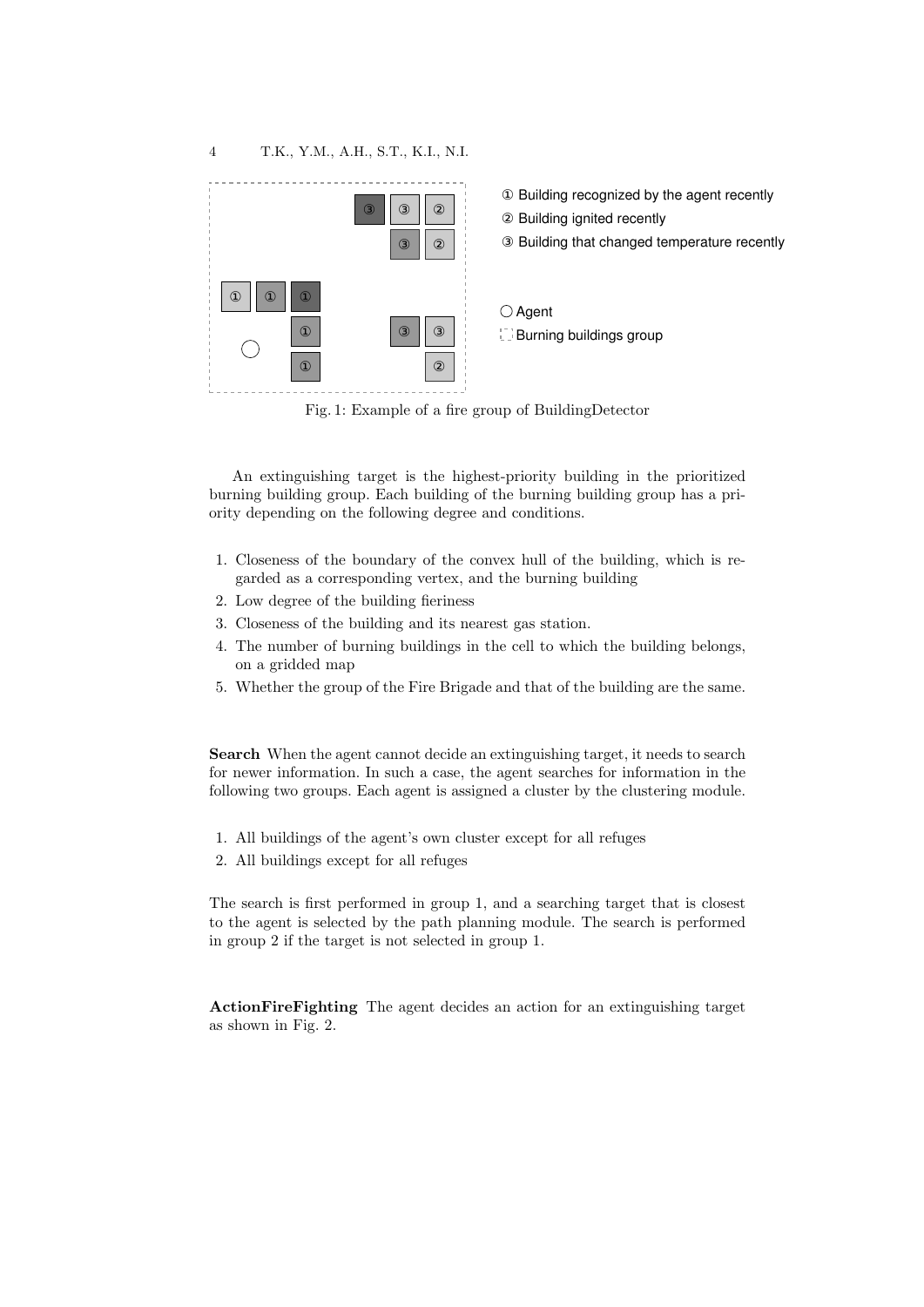

Fig. 2: Basic action decision of ActionFireFighting

**ActionExtMove** The agent calculates a path from its own location to the destination where the agent searches for information, and then moves to the destination. If there is no path, the agent calculates the path again without blocked roads and then moves along the path. The agent may search for information behind a blocked road if allowed.

**PathPlanning** In ActionFireFighting, the shortest path is calculated using the Dijkstra algorithm[5]. Moreover, the priorities depending on the fieriness of buildings and recognized information of the agent are provided to the Dijkstra algorithm in ActionExtMove.

#### **3.2 Police Force**

Table 4 shows that a Police Force agent has four modules. The three RoboAKUT modules, RoadDetector, Search and ActionExtClear are applied to the agent. Only the module ActionExtMove is from Aura.

**RoadDetector** The module selects a road in a cluster as a clearing target according to the following priorities ranked in descending order. The Police Force has already been assigned by a clustering module.

- 1. The road closest to the agent that receives a clear command
- 2. A road closer to an agent, where other agents are surrounded by blockades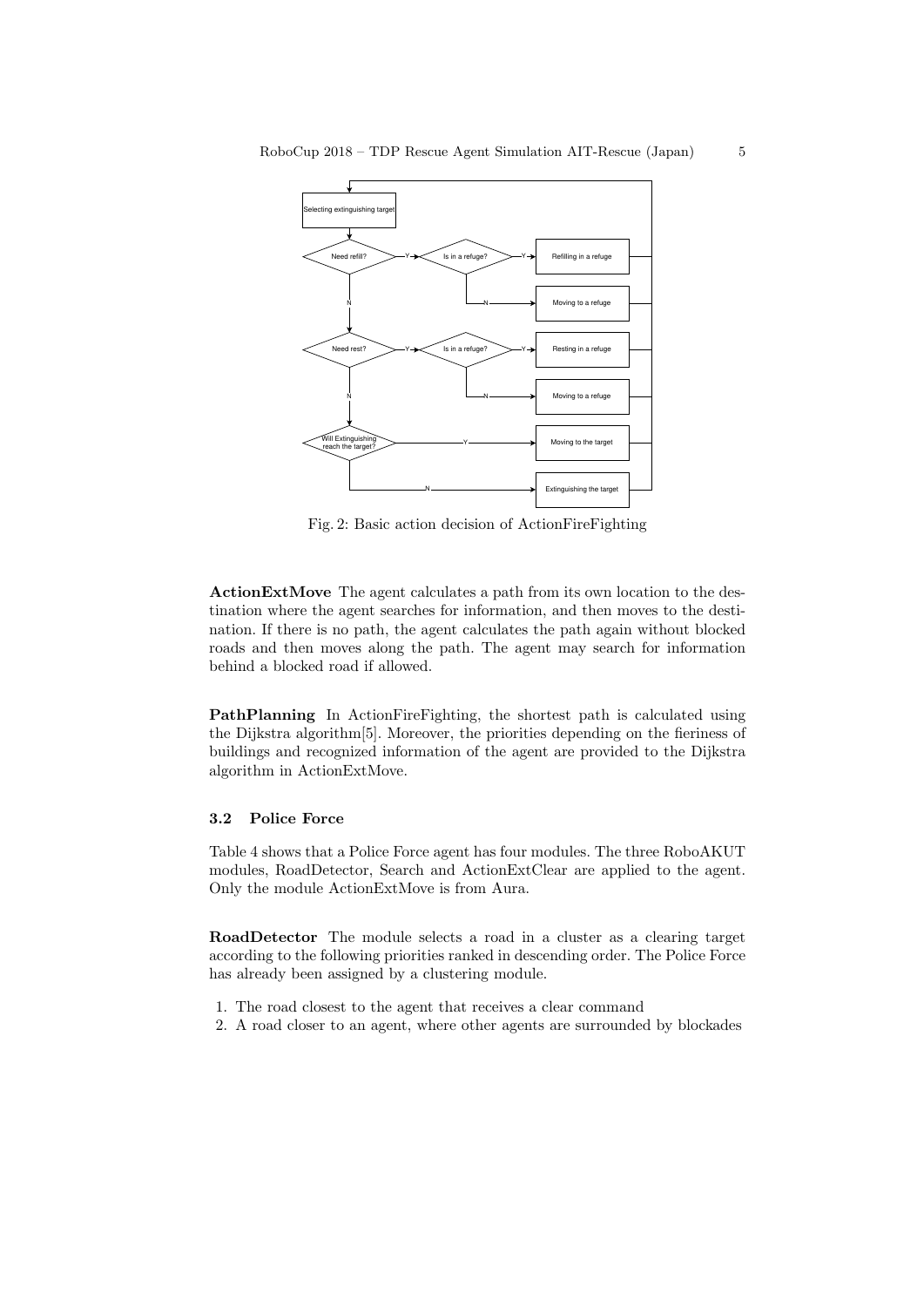6 T.K., Y.M., A.H., S.T., K.I., N.I.

- 3. A road in the cluster that satisfies one of three conditions: a road near the refill point or destination selected by a Fire Brigade or an Ambulance Team - a road near the refuge that is the closest to the initial position of the agent - a road on the path to a hydrant that a Fire Brigade has selected for refilling tanks
- 4. The closest road that the agent has already passed, selected randomly when there is more than one closest road

If there are plural appropriate roads, the path planning module selects one road from them.

**Search** The module performs in the same way as the Search module in Fire Brigade.

**ActionExtClear** When the module receives the clearing target, the agent tries to remove blockades between it and the target. In removing blockades along the path to the clear target, the agent mainly removes the blockades that are on a line connecting the center points of the intersections of adjacent roads. If the blockades are within the clearing range of the agent, the agent removes them promptly; otherwise the agent moves to a point near them. If there are other agents near the agent, surrounded by a blockade, the agent preferentially removes the blockages. If some other agents are surrounded by a blockade, the agent prioritizes the target nearby. If the agent is likely exhausted, it moves to a refuge to recover.

**ActionExtMove** The agent moves to a position near the search target according to the module. If the module cannot find a path to the position, it sets a new reachable destination near the position. If the agent likely has no strength, it moves to a refuge to recuperate.

**PathPlanning** Modules are used in ActionExtClear and ActionExtMove. The module in ActionExtClear creates a path in the same way as the module in ActionFireFight. The module in ActionExtMove finds a path like the module in ActionExtMove of Fire Brigade.

## **3.3 Ambulance Team**

Table 4 shows that an Ambulance Team agent has four modules. The three Aura modules—HumanDetector, ActionTransport, and ActionExtMove—are applied to the agent. The agent uses the Search module in the Sample agent.

**HumanDetector** The module choses an agent as a rescue target according to the following priorities ranked in descending order.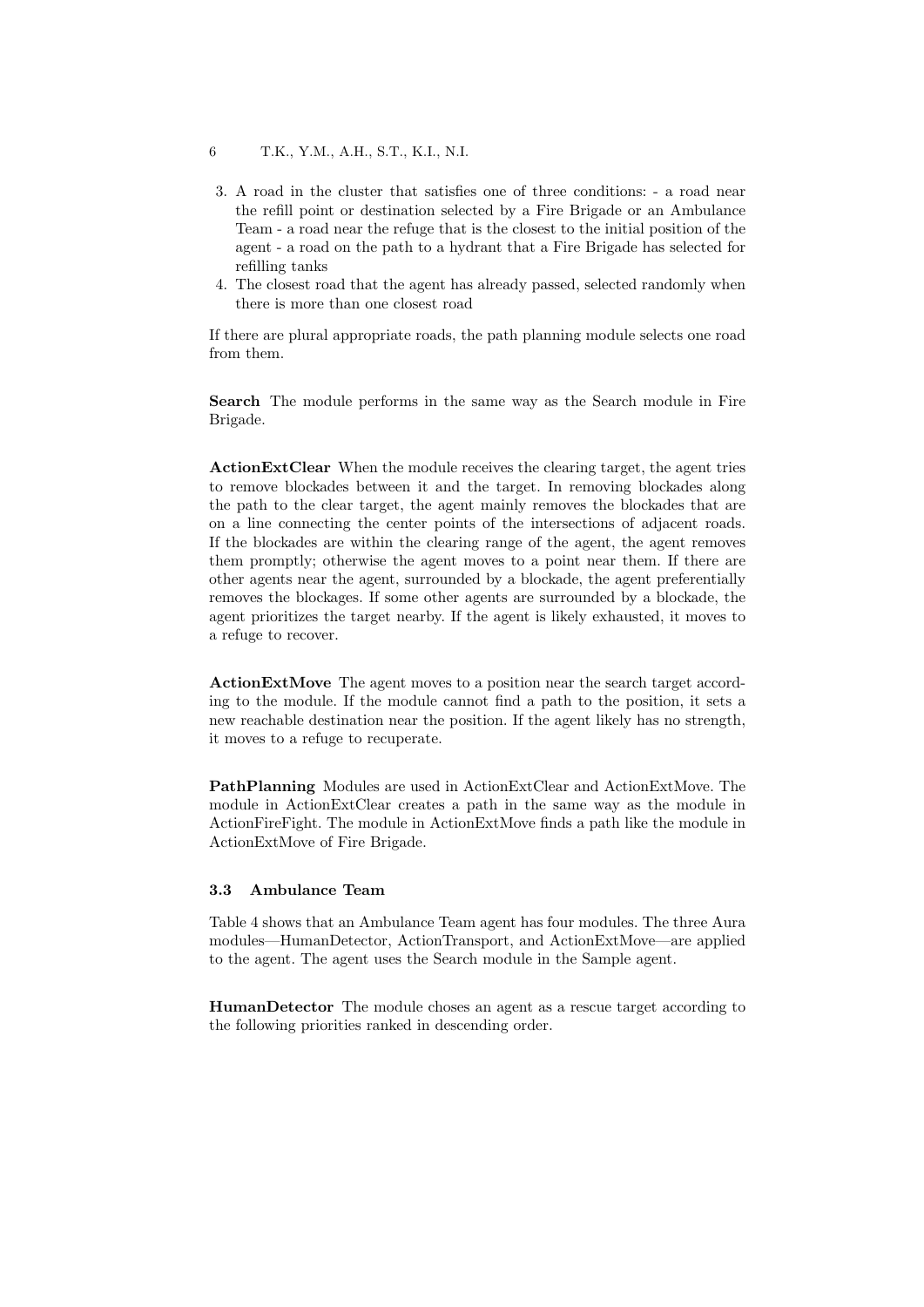- 1. A Fire Brigade, Police Force or Ambulance Team is located within a certain range and buried but can be rescued before its health points are exhausted.
- 2. A Civilian, whose degree of burial is low, is within a certain range from the agent and satisfies one of four conditions:
	- **–** it is located in a building and injured but not buried;
	- **–** its strength is above a certain level and it can be rescued before becoming exhausted; it is buried but not located in a burning building.
- 3. A Civilian does not satisfy only the degree of burial under priority condition 2 above.
- 4. A Civilian on a road is not buried but is exhausted before the termination of the simulation.

If there are plural target agents with the same priorities, the path planning module selects one of them.

**Search** The module performs in the same way as the Search module in Fire Brigade.

**ActionTransport** The module decides which action the agent should perform to rescue its target. The decision making processes are shown in Fig. 3. However, if the relief target satisfies all of the following conditions, it is temporarily left on a road without being transported to a refuge.

- **–** Its health points are not exhausted before the termination of the simulation.
- **–** The distance from the current position of the agent to the nearest refuge is more than a certain criterion.
- **–** The current position is far enough away from a gas station that might explode within a certain time.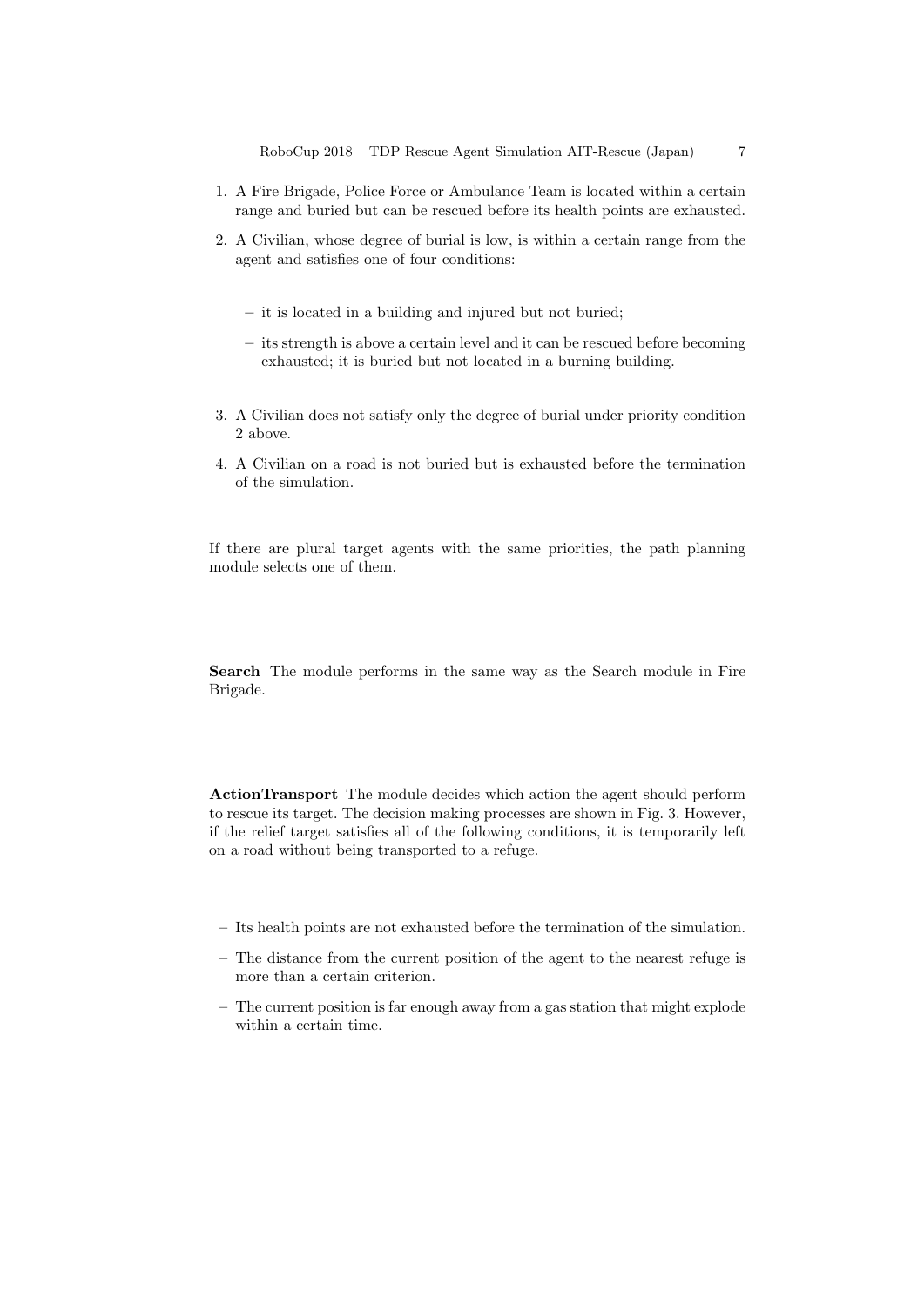

Fig. 3: Basic action decision of ActionTransport

**ActionExtMove** The module performs the same way as the module ActionExtMove of Police Force.

**PathPlanning** The module is used in ActionTransport and ActionExtMove. In both modules, it finds a path the same as the module ActionExtMove of Fire Brigade.

# **4 Preliminary Results**

#### **4.1 Experimental aim and content**

The aim of the experiments is to confirm that agents with the combined modules proposed in Section 3 can carry out rescue efforts efficiently. The experiments compare the scores of our team with those of a sample team and the top five teams at the RoboCup 2017 competition.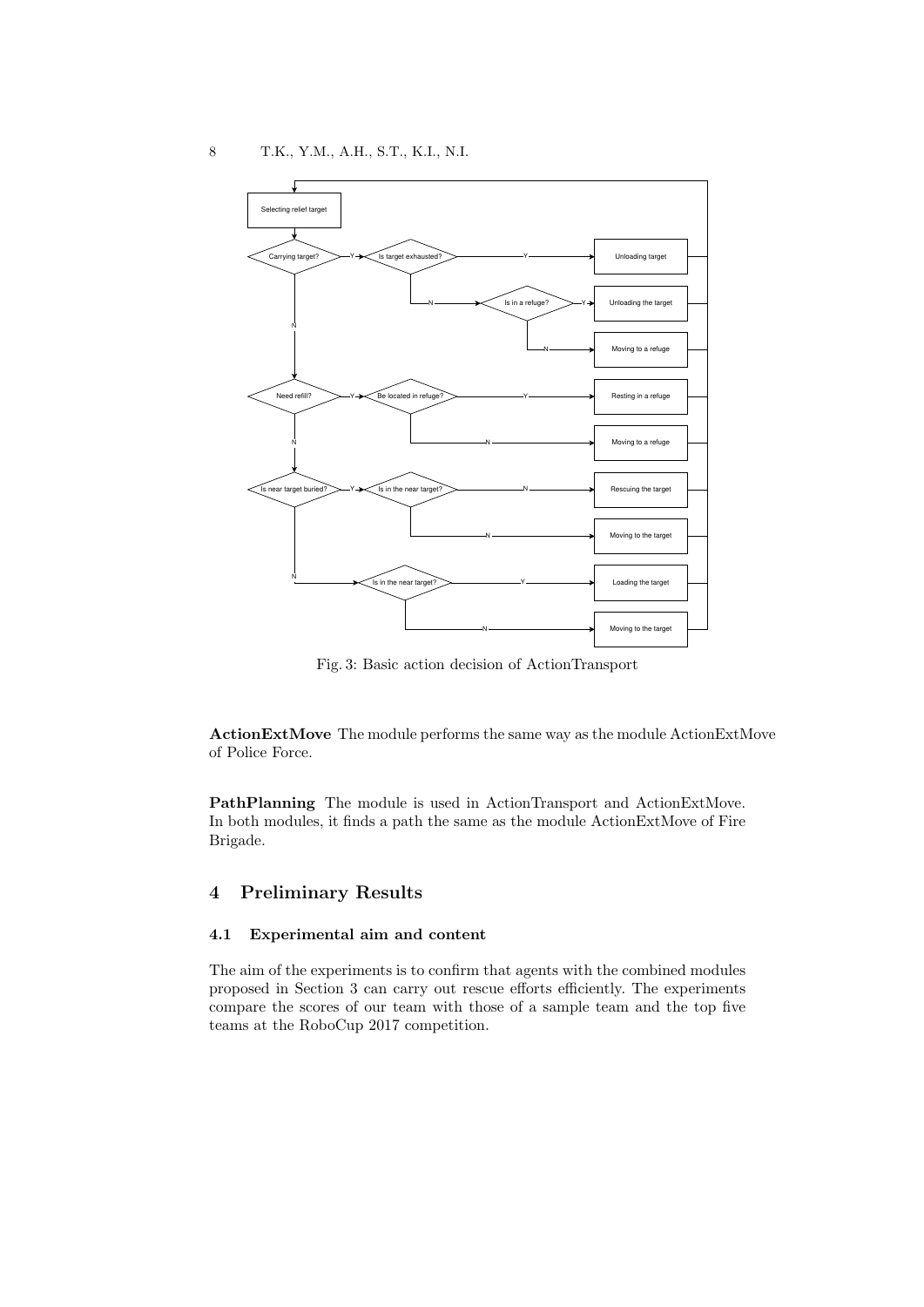#### **4.2 Results**

Results of the experiments are given in Table 5.

| Table 5: Result of simulation |                                     |      |      |           |            |  |
|-------------------------------|-------------------------------------|------|------|-----------|------------|--|
| Team                          | Map                                 |      |      |           |            |  |
|                               | Elndhoven3 Istanbul2 Paris2 SF3 VC3 |      |      |           |            |  |
| Our Team                      | 83.3                                | 17.2 | 40.6 |           | 42.3 132.3 |  |
| Aura                          | 115.7                               | 32.9 | 48.3 |           | 46.9 170.3 |  |
| CSU_Yunlu                     | 95.5                                | 11.6 | 15.2 | 52.5 33.6 |            |  |
| LarvicSaurus 93.8             |                                     | 15.1 | 15.1 | 49.5 31.7 |            |  |
| MRL                           | 82.2                                | 8.3  | 43.7 | 56.8 8.6  |            |  |
| RoboAKUT                      | 93.8                                | 12.7 | 37.5 |           | 44.4 142.9 |  |
| Sample                        | 83.6                                | 13.9 | 16.9 | 48.4 50.8 |            |  |

### **4.3 Considerations**

Table 1 shows that the scores of our team are higher than the scores of the team that won the RoboCup 2017 competition (MRL) except in SF3. Our team also surpasses other teams on some maps. The results suggest that we can generate better agents by combining agents from different teams.

Furthermore, the results show an overall trend that each team has affinity with the maps. The trend means that there is an effective strategy for each map. It is thus necessary to perform simulations on many maps with many teams to generate better agent teams.

We will improve our teams by finding better combinations in further experiments.

## **5 Conclusions**

We compared various rescue strategies in module units by simulating the replacement of specific types of modules among agents and generated a new agent from the results. Experiments show that the new combined agents can carry out rescue efforts efficiently.

It is clarified that there is an effective rescue strategy for each map. Therefore, to generate a better agent, the combination of modules on various maps needs to be reviewed.

#### **References**

- 1. Agent Development Framework. https://github.com/RCRS-ADF/RCRS-ADF/releases
- 2. RobocupRescue Simulation. http://rescuesim.robocup.org/
- 3. RRS-OACIS. https://hub.docker.com/r/rrsoacis/rrsoacis/